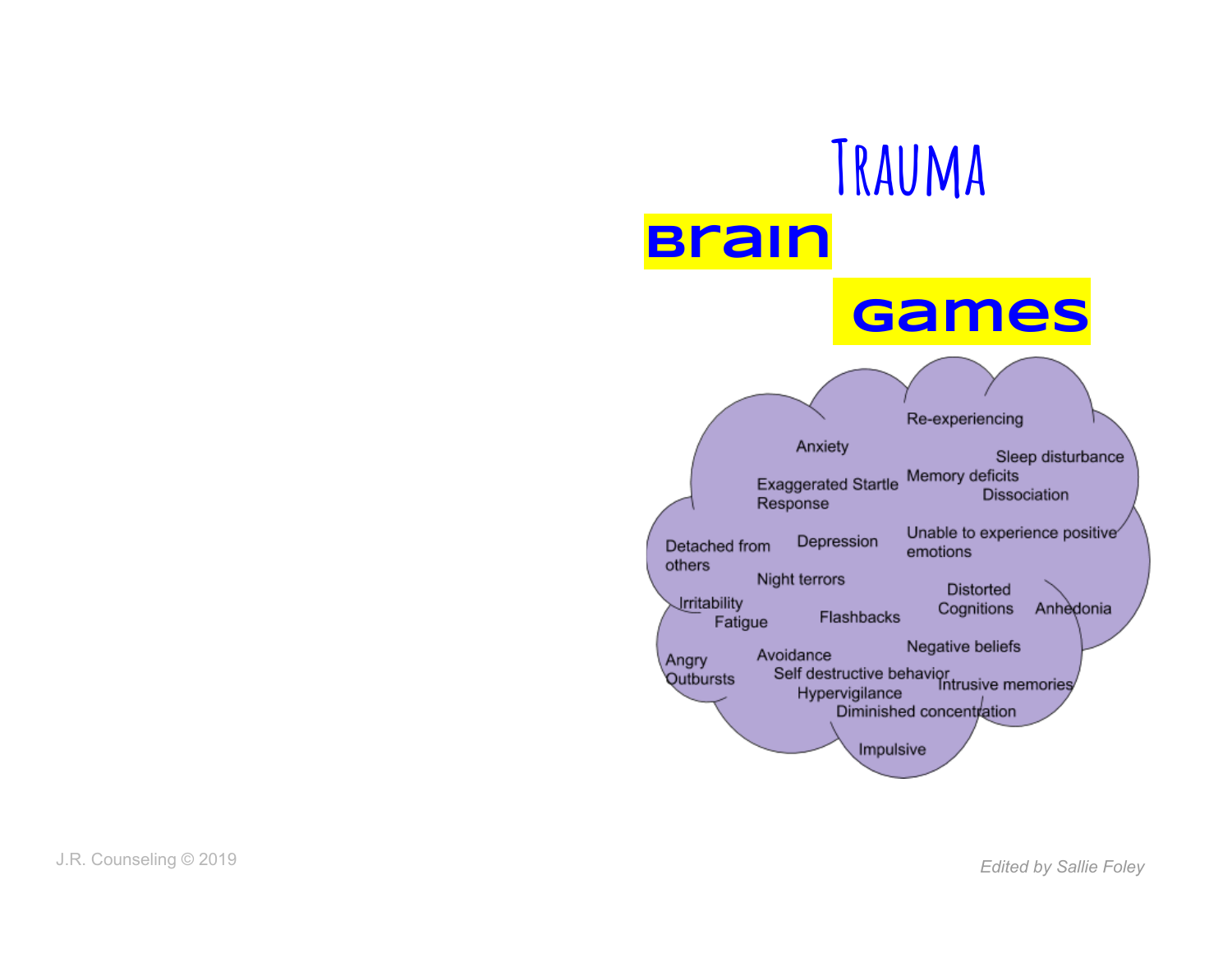## **What is trauma?**

*Trauma in terms of the Diagnostic and Statistical Manual 5 (DSM 5), is defined as exposure to actual or threatened death, serious injury, or sexual violence. The exposure can be direct, witnessing in person an event that occured to another, learning that a violent or accidental death or otherwise traumatic event(s) has occurred to a close family member or friend, or lastly experiencing repeated or extreme exposure to aversive details of a traumatic event(s).*



## **Types of trauma**

- ★ **Sexual Abuse:** child sexual abuse, incest, molestation, acquaintance rape, stranger rape, exhibitionism, voyeurism, marital rape, sexual assault, obscene messages
- ★ **Child Maltreatment:** neglect, physical abuse, sexual abuse, psychological abuse, emotional abuse
- ★ **Domestic Violence:** physical abuse, sexual abuse, economic abuse, coercion and threats, intimidation, using children to create fear, denying and blaming, asserting male privilege
- ★ **War Related:** terrorism, political violence, torture, combat
- ★ **Medical Trauma** treatment that is iatrogenic and causes pain, serious injury or illness
- ★ **School Violence** predatory violence, shootings, rape, bullying, robbery
- ★ **Community Violence** predatory violence, shootings, rape, bullying, robbery, hate crimes
- ★ **Traumatic Loss** sudden or unexpected, violent or accidental
- ★ **Natural Disasters** hurricanes, tornadoes, earthquakes, fires, and otherwise natural phenomena that require disaster relief team intervention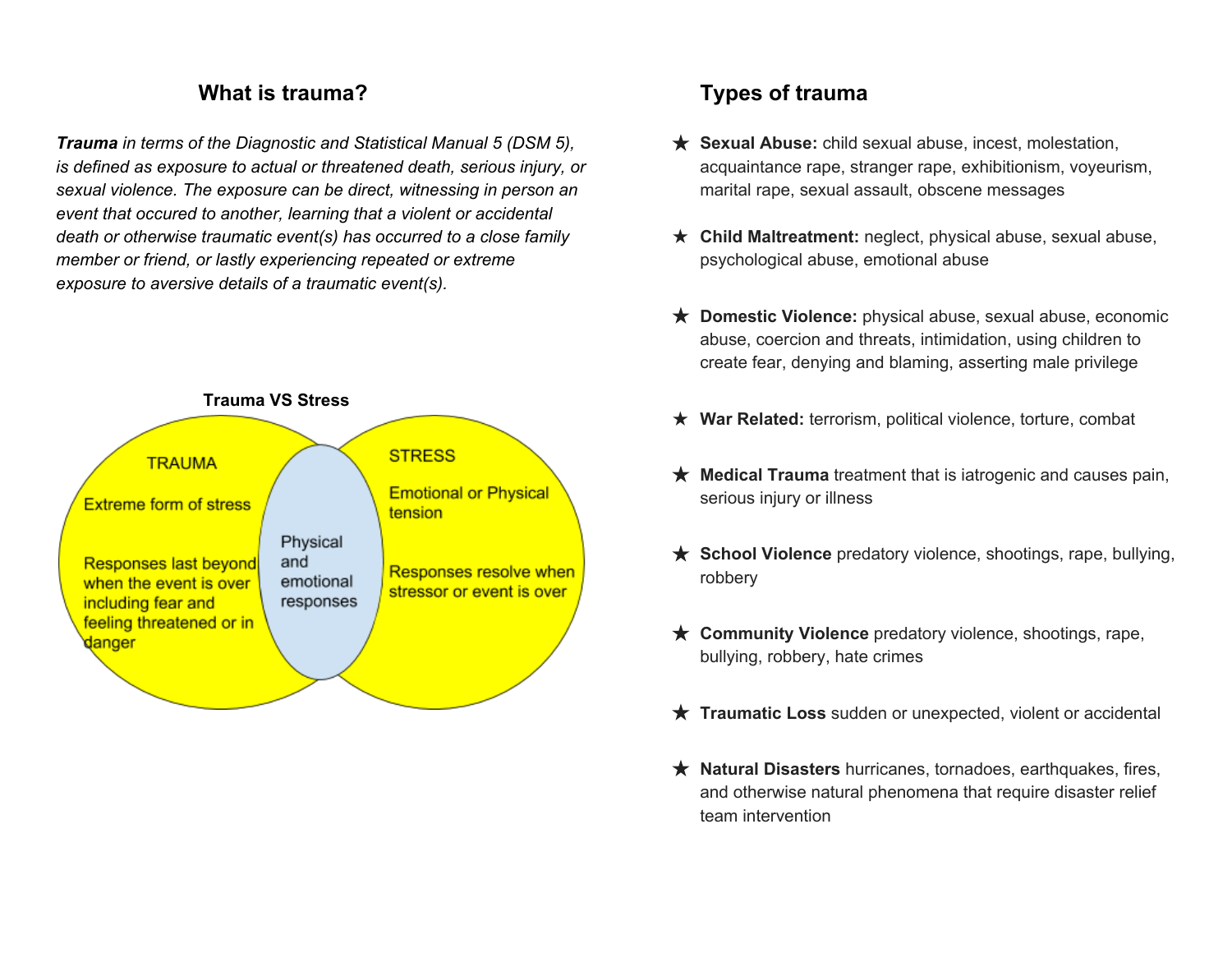## **Trauma induced changes**

*Experiencing trauma can cause dysregulation in the present long after the traumatic event has occurred.* These can be chronic or acute.

### *Physiological changes:*

- **↑** breathing & heart rate, adrenocortical hormones, sweat
- ↓breathing volume **о** Immune system suppression
	- **Blood flow changes o** pupil constriction
- 
- ↓energy level **о** lactation changes
- appetite changes **о** sleep disturbances
- unexplained physical pain **о** pseudoseizures; tremors
- **•** erectile disturbances **o** orgasmic changes

### *Psychological changes:*

- ↓self esteem **о ↑** anxiety **о** memory deficits
- focus on survival w/no reason to be aroused
- **↑** depression **о** ↓ ability to learn from exp.
- disturbed attachment **о** preoccupation w/stressor(s)
- preoccupation **о** night terrors **о** depersonalization
- skewed definition of loyalty/sex **о** dissociation
- magical/bizarre thinking **o** ↓concentration
- ↓focus or attention **о ↑** suicidal or self-harm ideation
- easily distracted **о**↓ ability to make decisions
- **↑ or**↓ ability to complete tasks **о** deception
- changes in sexual desire **о** feelings of shame/self blame
- **↑** startle response

### *Emotional changes:*

- dysregulation **о↑** worry
- **↑**feelings of worthlessness **о↑** feeling of loss
- **↑** sadness **о** emotionally volatile
- **↑** aggression/violence **о** emotional outbursts
- over-reactive to mild stressors **о ↑** guilt
- changes in sexual arousal **o** irritability

#### *Behavioral changes:*

- poor communication **о** social withdrawal **о** substance abuse
- self-soothing (may be maladaptive)
- poor diet **о** bedwetting **о** night terrors
- **↑ or** ↓ sexual behavior **о ↑ or** ↓ in physical activity
- skin picking or hair pulling **о↑ or** ↓ impulsivity and risk taking

#### *Triggers*

Triggers are stimuli that prompt a recollection from a previous traumatic event or experience. Memories are stored in the brain, and in the body as well. Which means that your body stores memories using your five senses. So triggers can be in touch, sounds, smells, taste, or vision and can induce the above responses. As you heal you will become more aware of your triggers and learn how to manage your responses to them.

# **How childhood trauma may affect your life**



Source: Centers for Disease Control and Prevention

*Unresolved trauma increases health-risk behaviors, maladaptive coping skills, and responses to mild stressors. ACES study*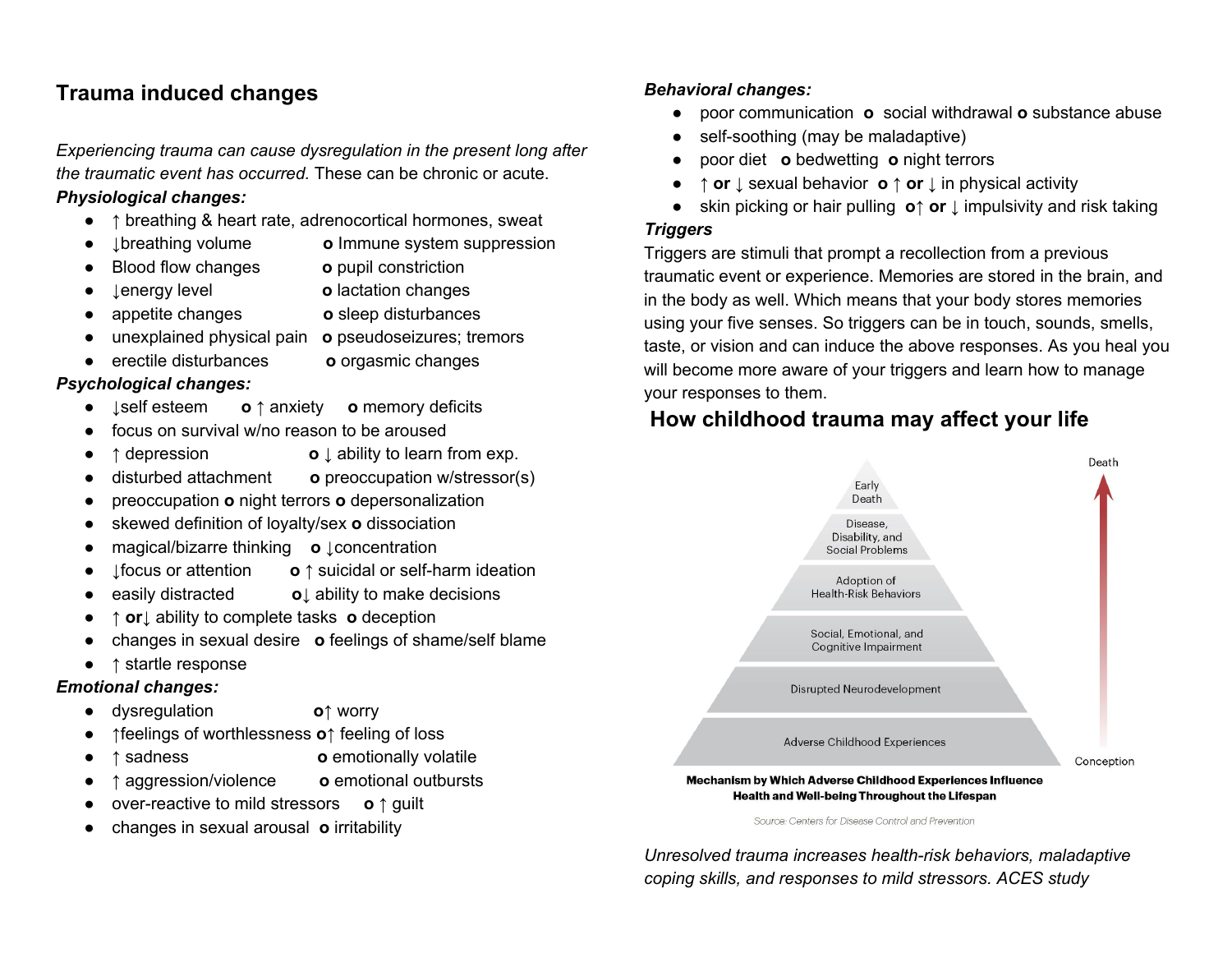

- $\star$  Left hemisphere and Right hemisphere stop communicating during trauma
- ★ Left=speech/language Right=Implicit memory, images, emotions & sensations

## **The Triune Brain(Dr. Paul MacLean):**

- $\star$  The Brainstem (Reptilian Brain): moderates arousal, sleep/wake cycle, hunger/satiation, breathing & maintains chemical balance. **Instinctive/Primal responses** (Implicit memory)
- $\star$  The Limbic Brain (Emotional Brain) negotiates feelings, motivation and relationships. It responds to extreme stress, trauma and threat. Activates the fight, flight and freeze response. Key players in the limbic brain are the hypothalamus and the amygdala.

**The Amygdala:** Part of our threat system. Alerts to danger by triggering fight/flight/freeze. Difficulty discriminating between real present danger or thoughts of danger not present. Contributes to explicit memory. *i.e. may set off the alarm even if just thinking about unpleasant thoughts*

**The Hippocampus:** Stores & remembers information. Categorizes and organizes memories. If the threat system is active it does not operate well. Will store information with organizing and dating so things that happened in the past may feel like they are in the present when remembered. Contributes to explicit memory. Glutamate receptors increase during trauma.

- $\star$  The Neocortex (Rational Brain) contains the prefrontal cortex which is responsible for planning, anticipation, sense of time and context, inhibition of inappropriate actions, and empathic understanding. Contributes to explicit memory.
- $★$  Fear activation = 1/20 of a second (run first)
- $\star$  Conscious processing = 1/2 second (look first)
- $\star$  Brain stores fragments of experiences made up of feelings, images, and sensations
- $\star$  Memory is malleable

## **Processing Stress**

Bessel van der Kolk

The brain has two options for processing and managing stressors: **Top Down** or **Bottom Up**

- Top Down *Processing begins in the prefrontal cortex and involves integratively managing one's thoughts, feelings, behaviors and physiological responses in a logical and helpful way to reduce and control the reaction to the stressors as to help move through the situation*
- Bottom Up *Begins in the Basal ganglia,( i.e. the reptilian brain) and starts with activation of the autonomic nervous system. (i.e. flight/fight/freeze)*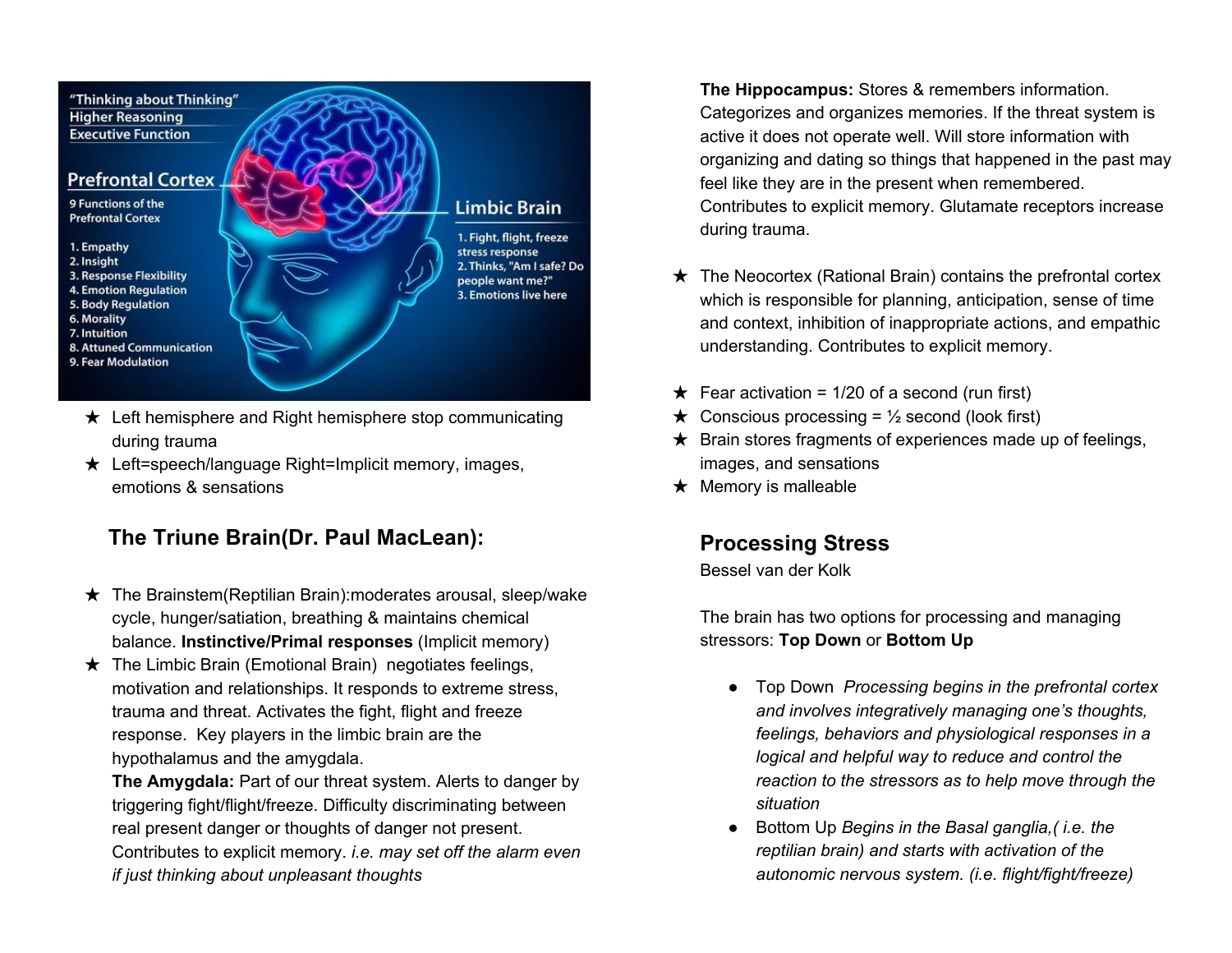## **Three Brains work together**



**Autonomic Nervous System (ANS) is made up of three parts:** ☆ **parasympathetic nervous system (PSNS),** ☆ **sympathetic nervous system (SNS), &** ☆ **enteric nervous system (ENS) and operates independently of the brain. Your "gut" is in the ENS. The ENS communicates with the Central Nervous System (CNS) (brain & spinal cord) by using the vagus nerve (PSNS) and prevertebral ganglia (SNS). If the gut is irritated it will send signals to the medulla for help. The PSNS relaxes the body and sphincter muscle, slows heart rate, increases intestinal activity also responsible for sexual arousal, urination, defecation, lacrimation, and salivation. SNS activates fight/flight/freeze, also needed for ejaculation and orgasm.**

# **Psychological Assessments that help diagnose, identify, and/or track symptoms**

- **● PTSD Checklist for DSM 5 (PCL-5)-**20-item self report measure
- **● Clinician administered PTSD Scale (CAPS 5)-**30 item structured interview used to diagnose PTSD
- **● Trauma Symptom Inventory 2(TSI-2)-** 136 item self report measure that evaluates posttraumatic symptomatology
- **● Beck Depression Inventory II (BDI-II)** short criterion-referenced assessment for measuring depression severity
- **● Beck Anxiety Inventory (BAI)** short criterion-referenced assessment for measuring anxiety severity
- **● Beck Scale for Suicidal Ideation (BSS)** short criterion-referenced assessment for measuring suicide risk
- **● Minnesota Multiphasic Personality Inventory 2 (MMPI-2)** 567 item inventory that assesses major symptoms of psychopathology
- **● Minnesota Multiphasic Personality Inventory-2-Restructured Form (MMPI-2-RF)** 338 item inventory that assesses major symptoms of psychopathology
- **● Millon Clinical Multiaxial Inventory-III (MCMI-III)** 175 item assessment that assesses patient personality characteristics and clinical syndromes
- **● Montreal Cognitive Assessment (MoCA)** screener used to detect cognitive impairment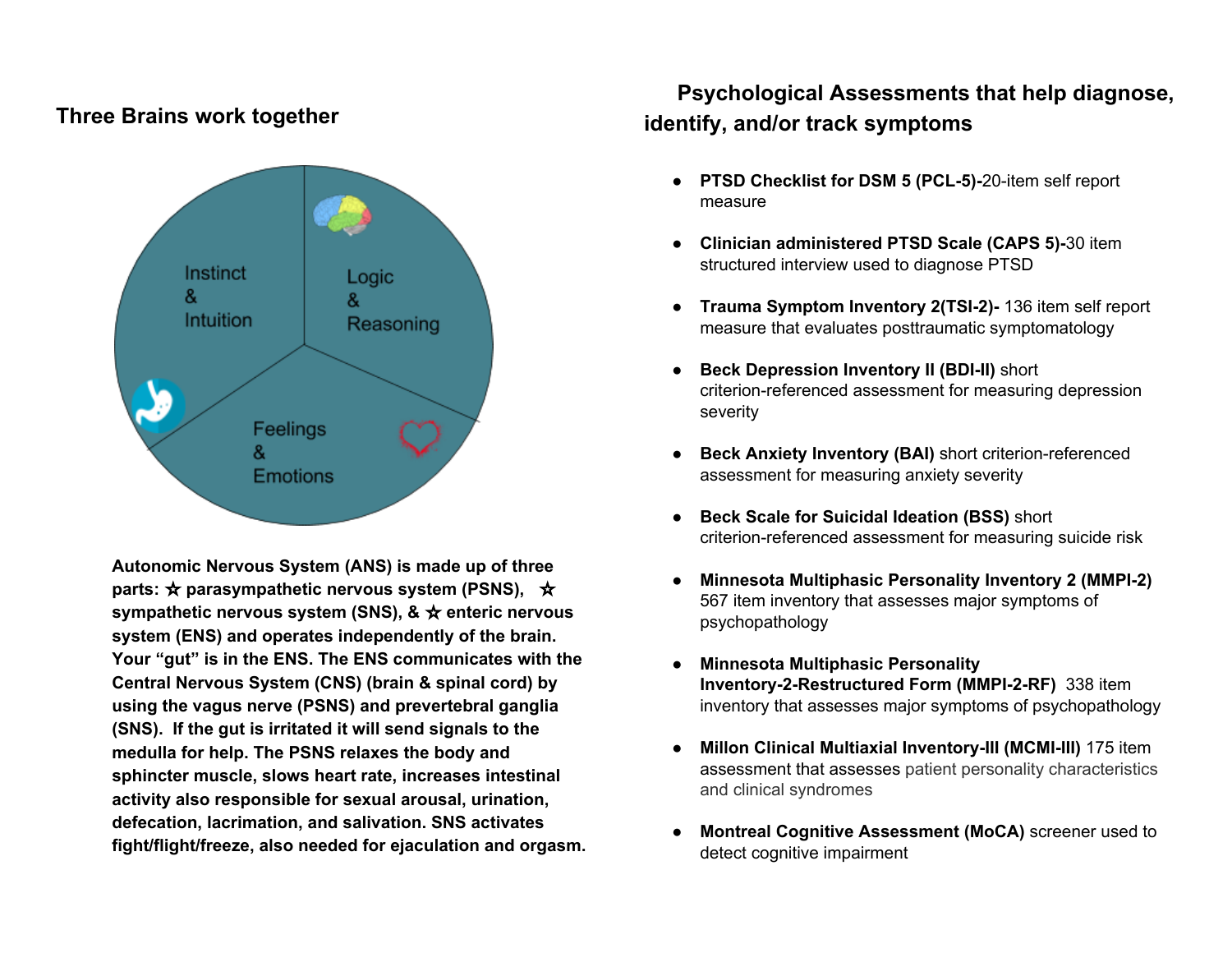## **Trauma- and Stressor-Related Disorders**

- ★ **Reactive Attachment Disorder**
- ★ **Disinhibited Social Engagement Disorder**
- ★ **Posttraumatic Stress Disorder**
- ★ **Acute Stress Disorder**
- ★ **Adjustment Disorders**
- ★ **Other Specified Trauma- and Stressor-Related Disorders**
- ★ **Unspecified Trauma- and Stressor-Related Disorders**

## **Types of treatment**

According to Eric Gentry, 2009, trauma is treated by moving a client through three levels.

**Level 1:** Building and maintaining healthy relationships

**Level 2:** Trauma psychotherapy: Relaxation & Regulation

**Level 3:** Create a narrative

Each level must be met before moving on to the other

● **Cognitive Behavioral Therapy (CBT)-**Challenging and changing unhelpful cognitive distortions and behaviors, improving emotional regulation, and developing coping tools

● **Eye-Movement Desensitization Reprocessing(EMDR)** Inclusive of psychotherapy with exposure therapy, bilateral stimulation, and cognitive restructuring

● **Exposure Therapy-**Assists clients in confronting thoughts/true events

### ● **Restorative Trauma-Sensitive Yoga**

Increases characteristics consistent with resiliency, hope, self-awareness. Build mind/body connection

● **Laughter Yoga-**Prolonged voluntary laughter to help reframe and relieve stress

● **Thought Field Therapy/Emotional Freedom Technique** Energy based psychotherapy used to reduce distress

● **Traumatic Incident Reduction(TIR)-**Helps reduce distress related to trauma

● **Stress Inoculation Therapy-**Cognitive restructuring. Assists in proactively preparing for stressful triggers, situations, and/or events

● **Animal Assisted Therapy**-Use of animals in conjunction with traditional therapy or independently to assist individuals in improving social and emotional functioning

● **Cognitive Processing Therapy(CPT)-**Type of CBT. Teaches how to identify, evaluate, and change unwanted and unhelpful thoughts

**● Mindfulness**

*(As described by Brad Waters, MSW in his work Cultivating Your Everyday Mindfulness)*

- ★ Awareness
- ★ Noticing
- ★ Being Present
- ★ "Being" rather than "Doing"
- $\star$  A quieting of the mind
- ★ Stillness
- ★ Openness
- **★** Attentiveness
- ★ Mental Contemplation or Cultivation

**Mr. Waters notes in his work that Jon Kabat-Zinn** says that the components of mindfulness are acceptance, non-striving, and

non-judging.

Striving for awareness not relaxation.

### *Types of Functional Mindfulness*

| Waking    | Showering  | Eating        | <b>Driving</b> |
|-----------|------------|---------------|----------------|
| In Office | End of day | Visualization | Meditation     |

### **Affirmation/Chants**

"Today I will honor myself by being myself"

"Today I will breathe"

"Today I will notice the good"

"Today I will be kind to myself and to others"

"Today I will be okay"

"Today I love myself"

"Today I am alone and I am not afraid"

"Today I will let the clouds pass"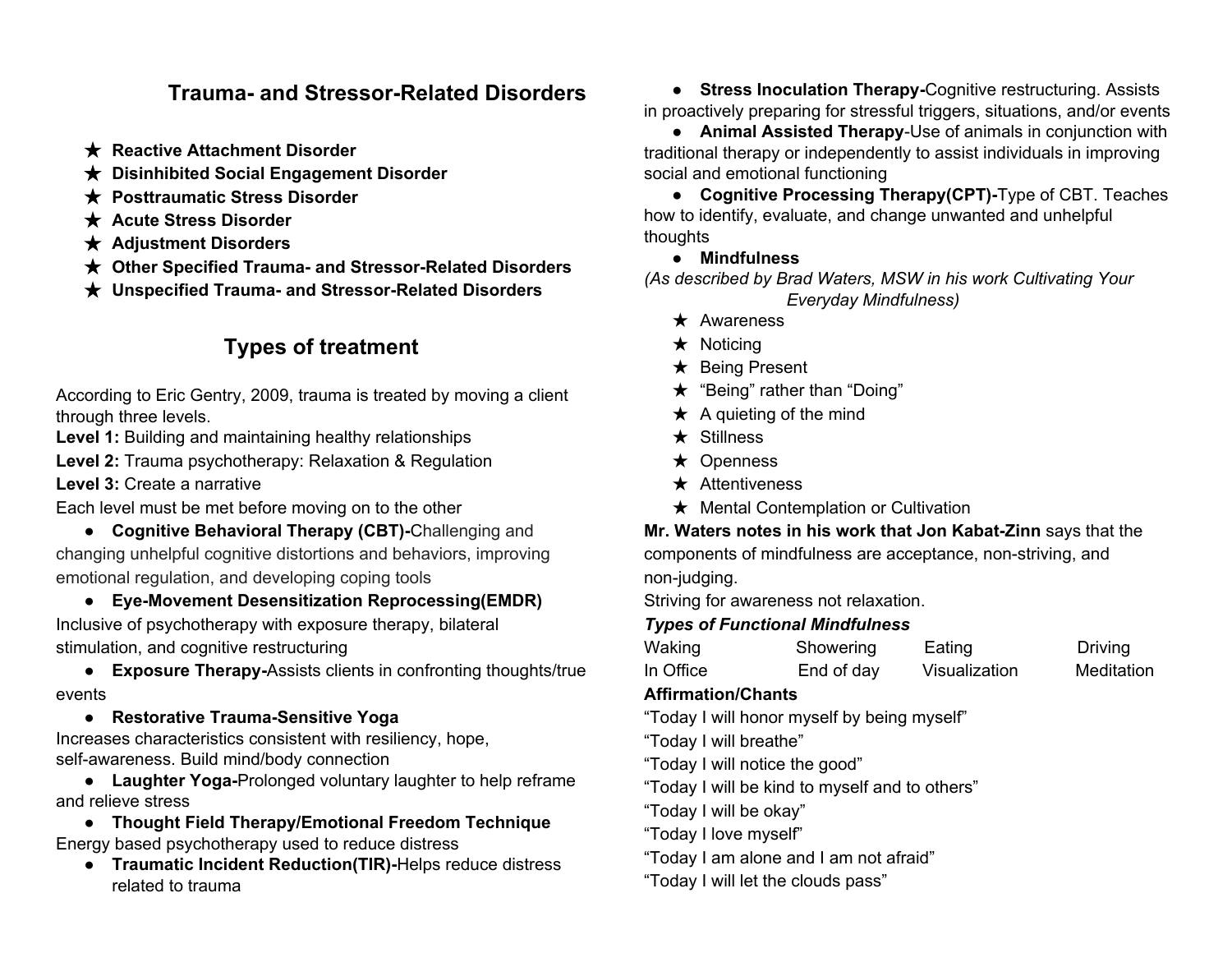● **Exercise-**releases helpful endorphins, boosts norepinephrine, serotonin and dopamine, decreases physical tension, and is important in the mind and body connection. Recommendations include hiking, sailing, mountain biking, rock climbing, whitewater rafting, skiing, and cross movement that engages both arms and legs: such as walking (especially in sand), running, swimming, weight training, or dancing. Also exercise reduces risk of chronic illness. Always check with your doctor before engaging in exercise.

● **Healthy Eating-** The gut is known as the second brain. Foods high in refined sugar are bad for the brain and can contribute to mood disorders. "Serotonin is a neurotransmitter that helps regulate sleep and appetite, mediate moods, and inhibit pain. Since about 95% of your serotonin is produced in your gastrointestinal tract, and your gastrointestinal tract is lined with a hundred million nerve cells, or neurons, it makes sense that the inner workings of your digestive system don't just help you digest food, but also guide your emotions. What's more, the function of these neurons — and the production of neurotransmitters like serotonin — is highly influenced by the billions of "good" bacteria that make up your intestinal microbiome. These bacteria play an essential role in your health. They protect the lining of your intestines and ensure they provide a strong barrier against toxins and "bad" bacteria; they limit inflammation; they improve how well you absorb nutrients from your food; and they activate neural pathways that travel directly between the gut and the brain.

(health.harvard.edu/newsletter\_article/sleep-and-mental-health)." Nicotine, alcohol, and caffeine can be detrimental to good mental and physical health. Nicotine and caffeine are stimulants which may disrupt sleep and other functions and alcohol is a depressant which may also contribute to disturbances in healthy functioning.

● **Sleep-**Chronic sleep problems affect more than 50% of people seeking psychiatric services which comparatively effects 10% to 18% of adults in the general U.S. population. Sleep problems are particularly common in patients with mood disorders, anxiety and stress related disorders, as well as ADHD. Most healthy adults should

look to get 7 to 9 hours of sleep per night. This may vary from person to person.

● **Breathing**: *Why learning how to breathe matters* Breathing activates the ANS. If we are breathing quickly or not breathing due to panic we know we are operating within the SNS and therefore unable to engage in top-down processing. If you slow your breathing down it will activate and get the attention of the vagus nerve. The vagus nerve controls the heart, lungs, and digestive system and connects the brainstem to the body. This will help to activate the PSNS and help to regulate the brain and the body responses to a real or perceived stressor or danger.

### **Types of Breathing**

- Three part breath-Incorporates lungs, chest, and belly
- Nadi shodhana (alternating nostril breathing) 90-90-60
- Box Breathing(4-4-4-4)
- Channel Cleaning Breath (alternating nostril breathing)
- **Cleansing Breath**
- Ujjayi-Deep throat breath
- Top ten- natural breaths

## **Benefits**

- Physical pain reduction; emotional pain reduction
- Improved ability to attend to information
- Coping or prevention of depression and anxiety
- Improved psychological relapse prevention
- Increased relaxation and sleep
- Smoking cessation
- Increased healing from physical illness
- Regulation of respiration, heart rate, and blood pressure
- Improved sexual functioning